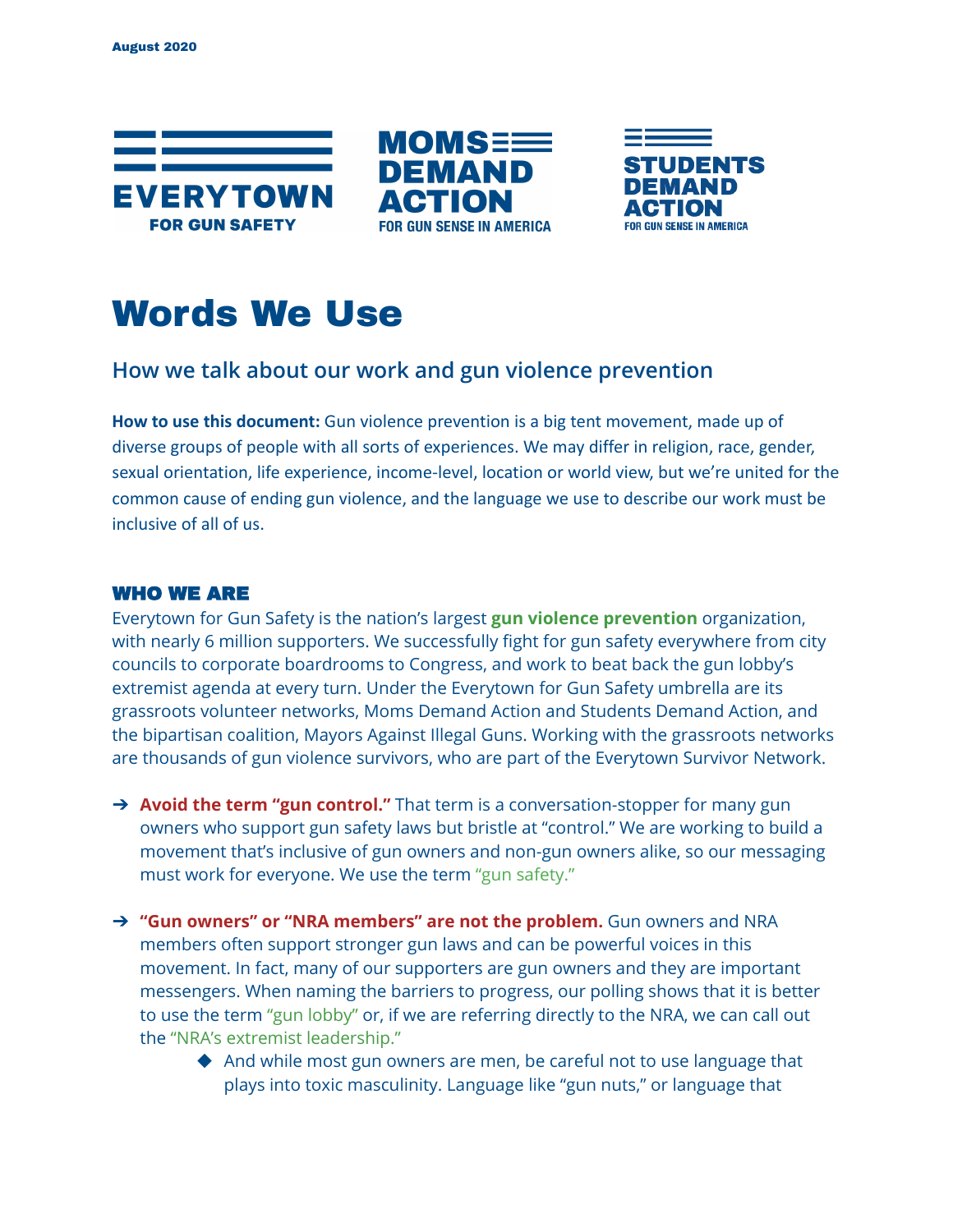explicitly ties gun ownership and masculinity can play into stereotypes we'd rather dismantle. People are more movable if we treat them with respect.

➔ **Say "nearly 6 million supporters" rather than "nearly 6 million members."** Similarly, it's best to refer to yourself as a "volunteer" with Moms Demand Action or Students Demand Action, rather than a "member," to emphasize our strong volunteer network. If you need to describe the number of volunteers we have, the easiest thing to say is "We're a movement with nearly 6 million supporters and hundreds of thousands of volunteers."

**Moms Demand Action** and **Students Demand Action** volunteers are committed to taking on the NRA's deadly agenda. We know that common-sense gun laws and a culture of gun safety go hand-in-hand with responsible gun ownership. **We all want to keep our families safe.**

- ➔ **In anything public-facing, we are "Moms Demand Action" or "Students Demand Action" — never "Moms" or "Students."** It's easy to shorthand to "Moms" or "Students" but that terminology can be confusing to people outside of this movement. In speaking publicly (or on social media!) always use the full brand name (or tag the brand on social). Additionally, we shouldn't use the abbreviation "MDA" as that acronym belongs to another nonprofit.
- ➔ **When describing your work in public-facing materials, avoid getting too "in the weeds."** Volunteers should describe their work, rather than using their title in their Moms Demand Action/Students Demand Action group, with the exception of chapter leaders. We've found that people better understand, "I'm a volunteer with the North Dakota chapter of Moms Demand Action and I help manage social media for our group" better than, "I'm the social media lead for the North Dakota chapter of Moms Demand Action."

➔ **Starting a conversation with a shared value such as, "we all want to keep our families safe," is typically better than proactively bringing up the Second Amendment.** While we do support responsible gun ownership, we've found that beginning a conversation with a shared value will lead to a more thoughtful dialogue than starting with the Second Amendment.

## HOW WE TALK ABOUT GUN VIOLENCE

Every day, 100 Americans are shot and killed and **200 more are wounded.** Our hearts go out to those whose loved ones were **shot and killed** or whose **lives were taken** or **forever changed by gun violence.**

➔ **As an organization, we don't refer to those killed by gun violence as being "lost to gun violence."** We speak factually and directly about these terrible tragedies.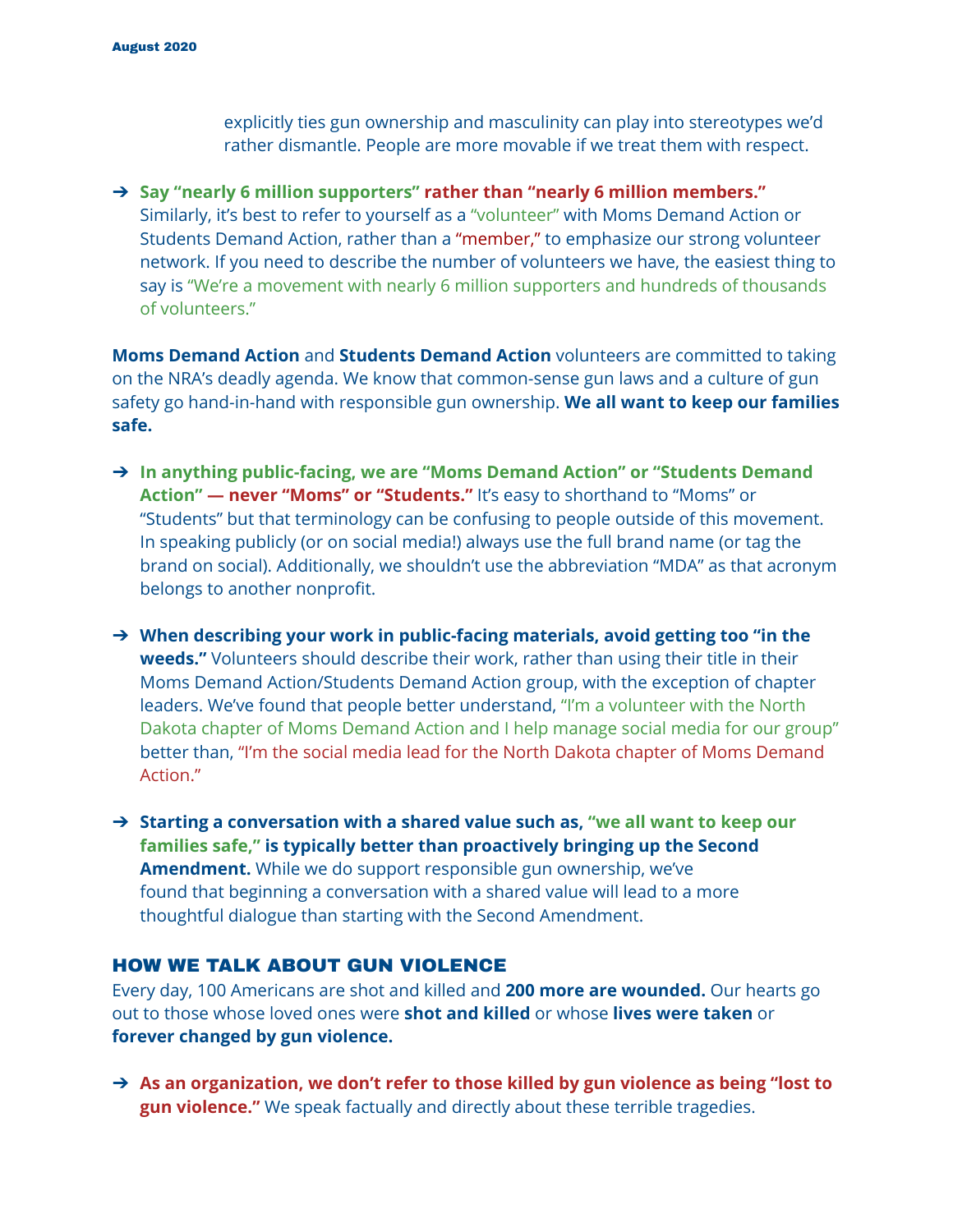\**This is something we have heard from survivors, but we respect that individual gun violence survivors* may prefer to say "lost to gun violence." As an organization, we stick with the message frame above *but support survivors saying what feels comfortable to them.\**

- ➔ **We describe people who have personally experienced gun violence as survivors.** Unless the person prefers to identify in another way, we refer to anyone who has personally experienced gun violence - whether they witnessed it, were threatened or wounded with a gun, or had a loved one taken or wounded with a gun - as a survivor.
- ➔ **We know that for every person shot and killed, two more are wounded.** We are committed to consistently honoring those who have survived a gunshot, as well as those killed by one. The toll of gun violence is significant: according to a national poll, 58 percent of Americans care for someone who has experienced gun violence, or has experienced it themself.
- ➔ **We avoid naming the shooters.** Our goal is to focus on the victims and survivors of shootings and avoid giving shooters the notoriety they may seek to gain from acts of gun violence.
- ➔ **Mass shootings in Parkland, Newtown, Las Vegas and so many other places are horrific tragedies. But the scope of gun violence goes far beyond these instances.** When we discuss mass shootings, it's more considerate of the community impacted to avoid phrasing that uses the name of the town/city interchangeably with the tragedy. For example, talking about how "Parkland sparked a new movement" is less respectful than saying that the "the shooting at a Parkland high school sparked a new movement." While many call the date of a particular tragedy its "anniversary," we know that these are very difficult days for survivors and recognize that by keeping our language solemn and factual. Thus, we commemorate these occasions as the one/two/three etc "year mark" of the shooting.

#### ON SUICIDE

In a moment of crisis, access to a gun can be the difference between death and life. Gun suicide is **preventable** through secure storage, extreme risk laws, waiting period laws, and other tools. Nearly two-thirds of gun deaths are suicides, so we cannot end gun violence without ending America's gun suicide crisis. Someone who **died by gun suicide** or **shot and killed himself/herself/themself** is a victim of gun violence, too.

➔ **We avoid the term "committed suicide" and prefer to talk about people who "died by gun suicide."** "Committed suicide" is a stigmatizing and silencing term to suicide survivors. "Committed" is a word we use when describing crimes. Using it in this context can be shaming to those whose loved one died by suicide.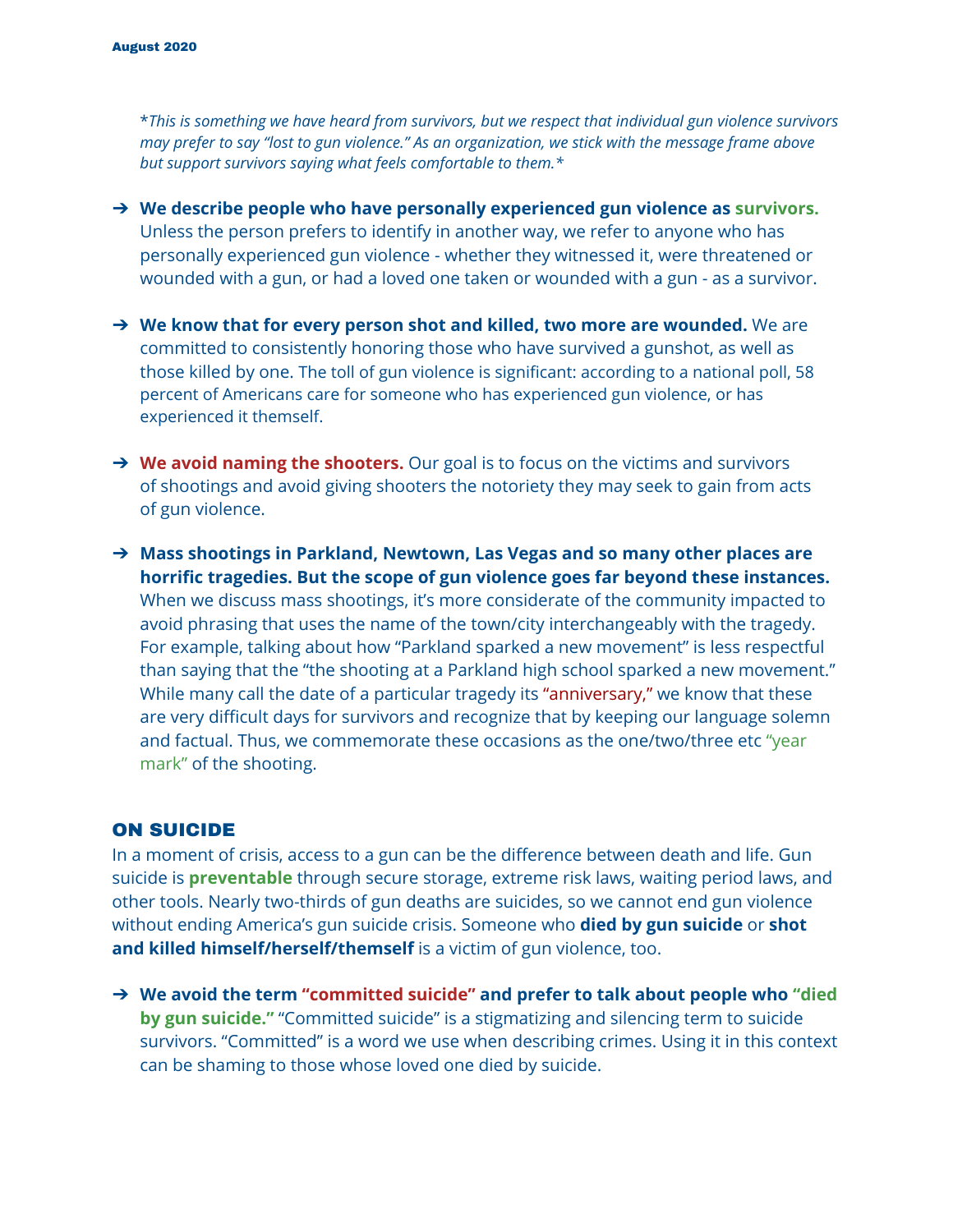- ➔ **When talking about suicide, emphasize that this is a preventable crisis. Access to a gun in a moment of crisis may be the difference between life and death.** Ninety percent of suicide attempts with a gun end in death; but without a gun, four percent of suicide attempts result in death. This isn't a hopeless fight, and that's important to emphasize.
- ➔ **When talking about gun suicide attempts that resulted in death, do not refer to those as "successful."** Be clear on the outcome of a suicide attempt (ie, "He shot and killed himself,"), but speak of it factually, rather than referring to it as "successful" or "unsuccessful" depending on if it resulted in death.

## ON GUN VIOLENCE IN CITIES

Gun violence affects cities at disproportionate rates. The 50 cities with the highest murder rates represent only 6 percent of the U.S. population, but 31 percent of gun murders. Highlighting this heavy burden in a context that recognizes its discriminatory causes — and elevates proven community-based solutions — is a critical part of reducing gun violence in the U.S..

#### **Let's first review national stats for context:**

- → Every year, more than 37,000 people are killed with guns. Approximately one-third of these deaths are firearm homicides — about 13,000 annually.
- → The majority of gun homicides are in urban areas, with half of all gun homicides in 2015 taking place in just 127 cities.

Within cities, a small percentage of neighborhoods and people are more likely to be involved in gun violence than others. The majority of these neighborhoods are characterized by high rates of poverty and racial segregation. While the vast majority of residents are not directly involved as perpetrators, the effects of gun violence reverberate throughout their communities.

This means that when we talk about gun violence in cities, we are primarily talking about gun homicides and assaults, and addressing these forms of violence in cities must be a key part of the strategy to end gun violence in the U.S.

Everytown is engaged in a wide range of efforts to end gun violence in cities. These include pursuing accountability for gun trafficking; fighting gun lobby backed efforts to prohibit local officials from enacting gun safety policies; creating CityGRIP, an interactive online platform that helps mayors, city officials, reporters and advocates explore gun violence prevention strategies; and more. We are also committed to expanding and strengthening our partnerships with organizations and individuals leading on the front lines to address **city gun violence**.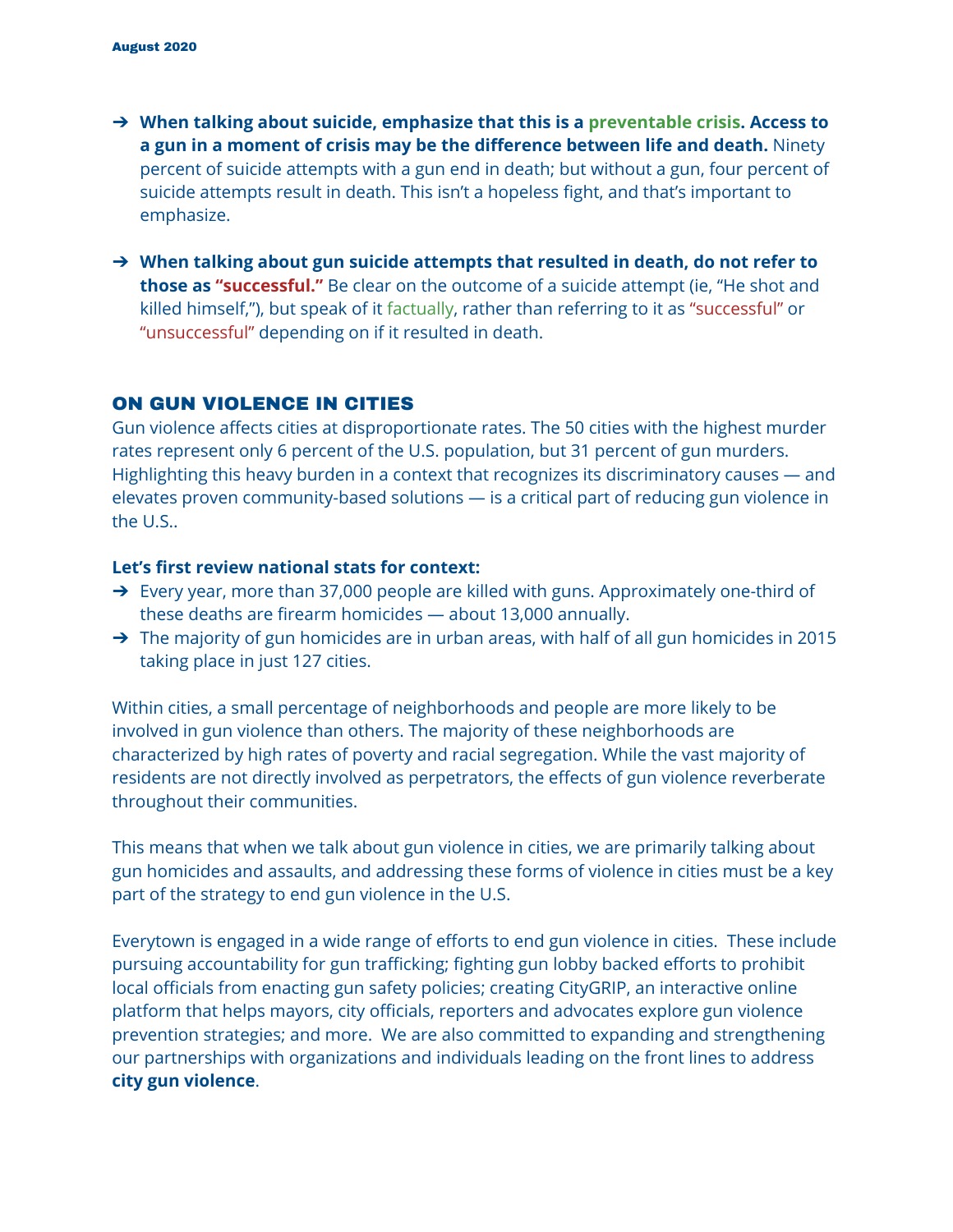To combat city gun violence, we must approach it from different angles and embrace the hard work of local partners. We're committed to supporting effective community-based violence intervention and prevention programs\*, including through direct support and through technical assistance. We're honored to partner with them on the effort to fight gun violence in all its forms.

- ➔ **We avoid the term "urban gun violence,"** because that's often perceived to be code for "violence in Black communities." If we're talking about gun violence in urban areas, we prefer "city gun violence." We work to address gun violence in all its forms including gun homicides and assaults taking place day-to-day\*\*, unintentional shootings and gun suicides.
- ➔ **Avoid the term "gang violence," unless there is a very specific reason to use it.** The term is often used inaccurately and in attempts to shift blame to the victims of gun violence by insinuating those victims "had it coming" or that their lives have less value. We must not use it as a blanket term for city gun violence. If speaking about the specific circumstances of a shooting, be precise about what happened and only use verified information. Instead, use "group violence."
- ➔ **We avoid calling communities "vulnerable", "at risk", or "needy."** Use language that centers people's power — not diminishes it. For example, you could say "Black communities in New Orleans have been historically under-valued, under-resourced and under-invested in, and that has led to more gun violence."

\*What do we mean by "violence intervention and prevention programs?" Great question! Community-based violence intervention programs apply a localized, public health approach to gun violence prevention that are well-suited to address gun violence in the hardest hit neighborhoods. These programs identify individuals who are at the highest risk of shooting or being shot, and work to reduce violence through targeted interventions that include de-escalating potentially violent conflicts, providing case management support services and transforming community norms around violence.

\*\* We prefer "day-to-day" or "daily gun violence" rather than "everyday gun violence." "Everyday gun violence" is too casual — and we want to emphasize that what happens every day is, in fact, terrible.

#### **GUN VIOLENCE IN AND AGAINST SPECIFIC GROUPS**

While gun violence affects every American, the weight of this crisis is not felt equally.

**Gun violence in America disproportionately affects Black communities.** Black Americans represent the majority of gun homicide victims and are 10 times more likely than white Americans to die by gun homicide. Black children and teens are 14 times as likely as their white peers to die by gun homicide.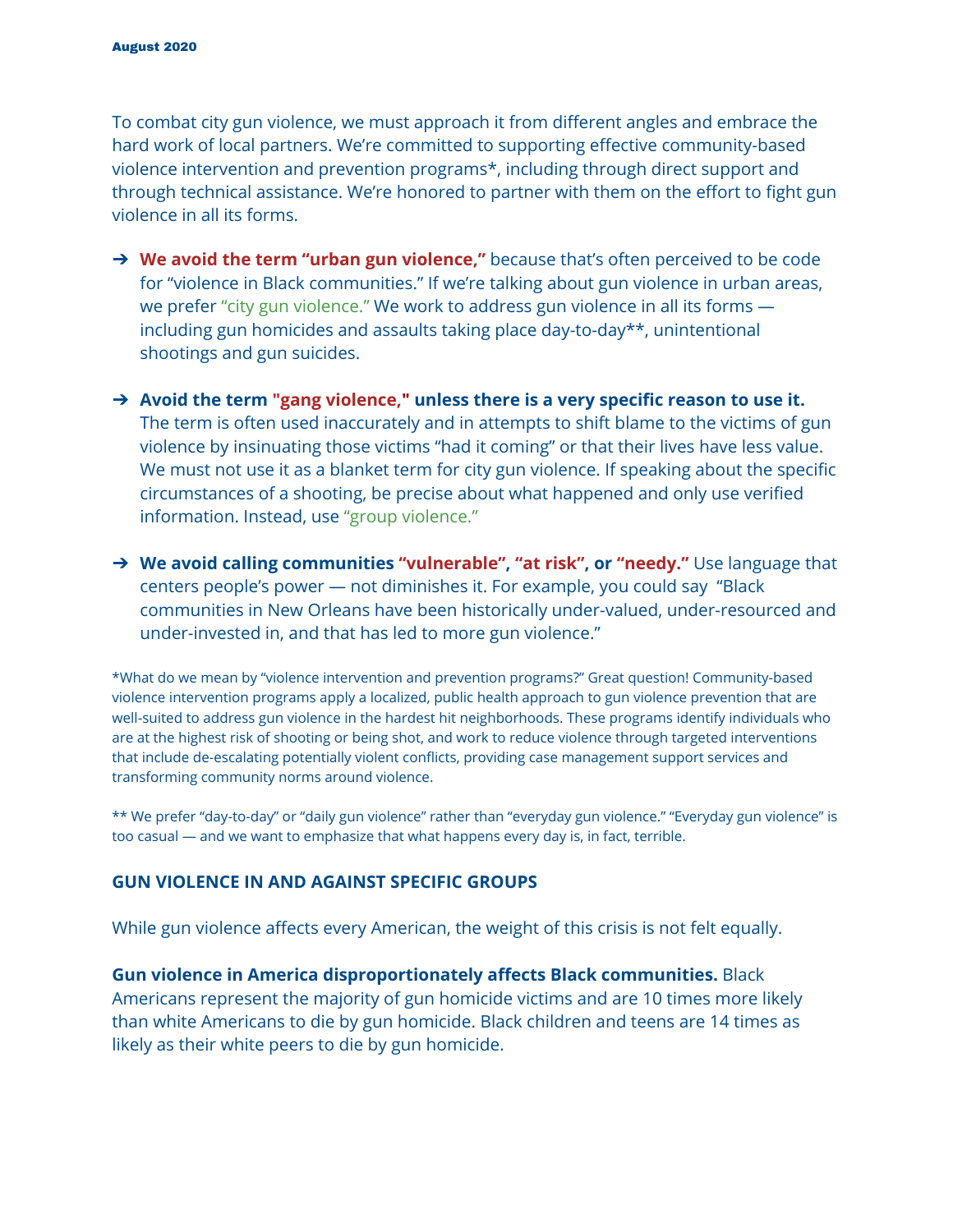**Gun violence disproportionately impacts Hispanic\* communities**. Hispanic people in the U.S. are twice as likely to die by gun homicide compared to white people

\*We use the term Hispanic here because it's the language the Center for Disease Control uses when tracking gun homicides.

- ➔ **Always be clear and specific with your language.** For example, it's better to talk about "gun violence in Black communities," than to say "gun violence in communities of color" when what you mean is Black communities. The experiences of communities of color vary widely, and lumping them all together erases some experiences.
- ➔ **Gun violence in America includes shootings by police, which disproportionately affect Black communities.** According to [Mapping](https://mappingpoliceviolence.org/) Police [Violence](https://mappingpoliceviolence.org/), police shoot and kill over 1,000 people each year in the line of duty. Any shooting by police can deepen distrust and fear of police, and can have a devastating impact on the victims, their loved ones and whole communities. Sometimes, police shootings are referred to as "officer-involved shootings." We use "shootings by police" to factually describe what happened without using language that may soften what happened.
- ➔ **Gun violence is a women's issue.** When talking about how gun violence affects women and domestic violence, be careful not to assign the "victim" label to people who may not see themselves as victims, particularly survivors of domestic violence. Additionally, consider using person-first language when talking about the perpetrators of domestic violence. In some cases, "abusive partner" may feel more accurate to the person who survived it than "abuser." Minimizing someone's power in these situations can add trauma where we want to reduce it.
	- ◆ When talking about the boyfriend loophole, it's better to talk about how the law should apply to "all people, regardless of marital status**,**" rather than "unmarried women," which, while accurate, can be coded with some moral superiority. It's best to speak factually without language that could be perceived as judging the people we want to uplift.
- ➔ **When hate comes armed, it can be deadly.** The vast majority of hate-motivated acts of violence\* are directed against Black, Indigenous, Latino/a/x, and various communities of color, non-dominant religious groups and LGBTQ people. In an average year, over 10,300 hate crimes involve a gun—more than 28 each day**.**

\*Many acts of hate-motivated violence occur against members of communities, like Black communities, that may have a deep distrust in law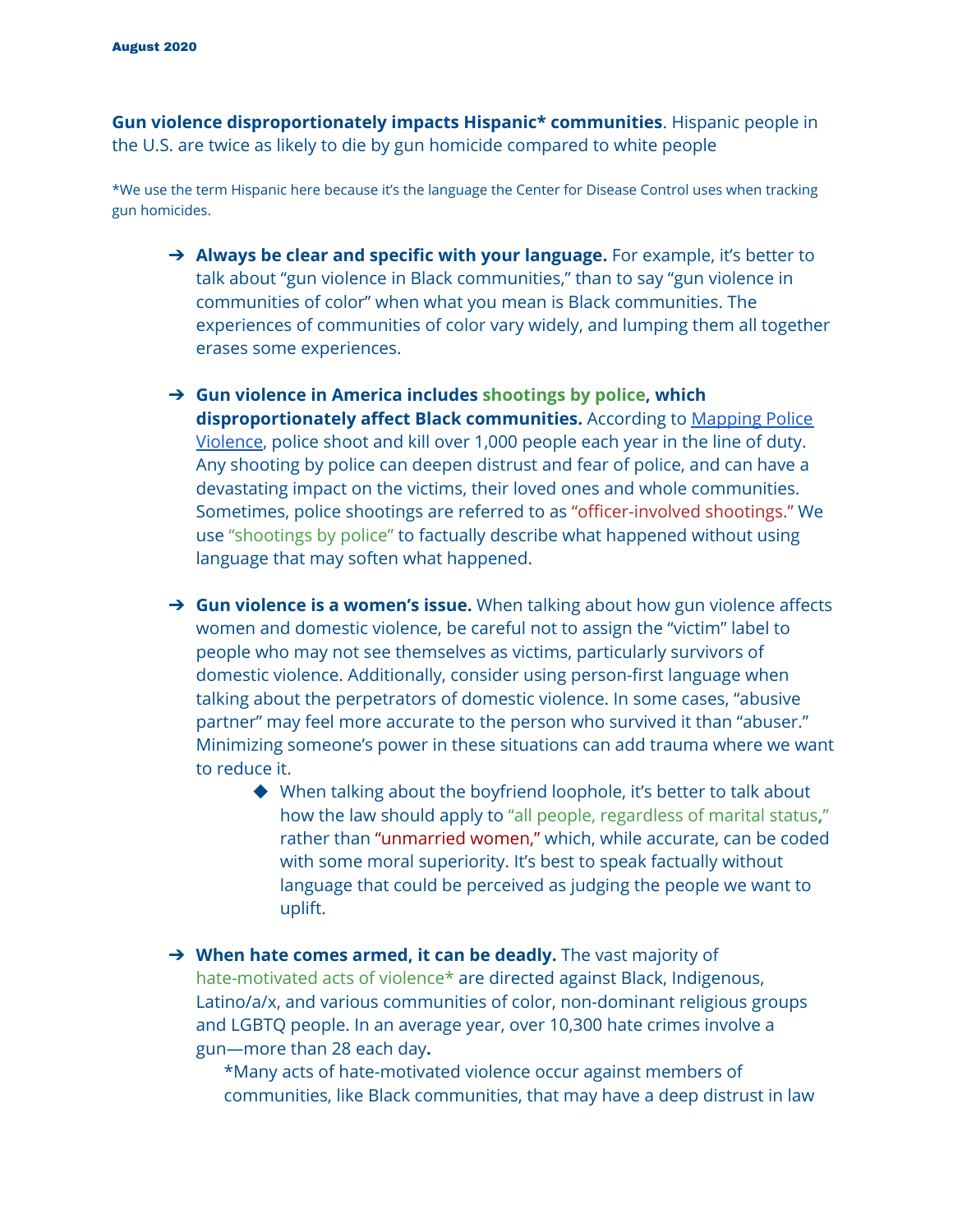enforcement and the criminal justice system. Thus, these crimes may go unreported, which is why we choose "hate-motivated violence" or "hate violence" over hate crimes, outside of conversations on the specific legal context of hate crimes.

#### **POLICY-SPECIFIC LANGUAGE**

*\*Note: This section does not include all of the policies for which we advocate, rather, it highlights a few policies for which we have specific, recommended language.\**

We work to **keep guns out of the hands of people who shouldn't have them** by passing laws that require a background check on all gun sales and keep guns out of the hands of domestic abusers and people who have shown serious warning signs that they could be a risk to themselves or others**.**

- → When we talk about people who shouldn't have guns, we mean people like domestic abusers, people prohibited from having guns due to mental illness, and people with felony convictions. Use person-first language when describing someone suffering from mental illness. This means, rather than using a descriptor like **"mentally ill people,"** it's better to say **"people who are prohibited from having guns due to mental illness."** There's a common misconception that people with mental illnesses are dangerous, when, in fact, they are more likely to be the victims of crime than perpetrators of one.
- ➔ *We avoid "ban," "restrict," "control" or "confiscate"* **because these words can be conversation-stoppers for responsible gun owners, who are largely on our side.** We want to be clear that we work to keep guns away from specific people who should not have access to firearms. When talking about firearm hardware that should be illegal, we talk about "prohibiting bump stocks" or "ending the sale of assault weapons."
- ➔ **When describing people prohibited from buying a gun, be careful with words like "felons" or "criminals."** Many people with a criminal record are prohibited from gun ownership, as are people with felony convictions, and that can be an important point to make. However, it is also important to remember that our criminal justice system disproportionately targets communities of color so in certain instances it may be better to use person-first language and lean towards talking broadly, such as talking about **"people who shouldn't have guns."** If you are going to talk about people with felony convictions, make sure the context is appropriate and facts are accurate.

Just like we saw in the Aurora and Parkland mass shootings, there are often serious warning signs that someone may pose a threat to themselves or others. **Extreme risk laws**, also known as **red flag laws,** allow family members and law enforcement to ask a judge to temporarily suspend a person's access to guns if there is evidence they may try to hurt themselves or others. We can't prevent every tragedy, but when a person is in crisis,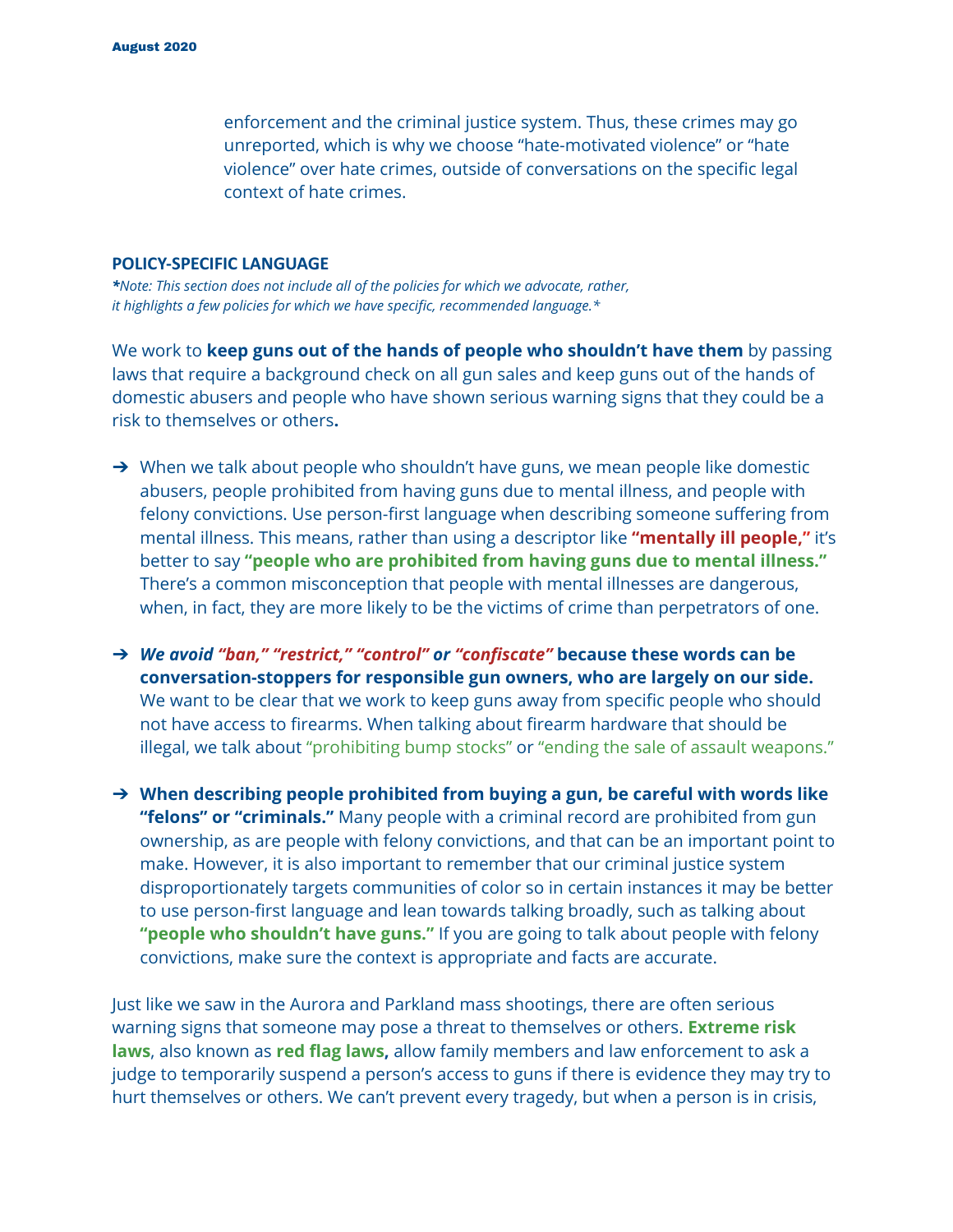**temporarily removing guns from a dangerous situation** could save their life or the lives of others. Although we use "extreme risk law" and "red flag law" interchangeably in this document, it's best to align your language with what a campaign for these laws is called at the local level where you live.

- ➔ **Sometimes these are called "red flag laws" because it reinforces an effective way to talk about this proposal:** As a measure that gives family and law enforcement away to intervene when there are clear "red flags" or "warning signs" — often a pattern of violent or unstable behavior — that someone may be a threat. The orders issued by judges under these laws are generally called "Extreme Risk Protection Orders" or in other states, "Gun Violence Restraining Orders."
- ➔ **Just as we never refer to Moms Demand Action as "MDA," never refer to extreme risk laws as "ERPO" or "GVRO" laws.** These abbreviations mean very little to those who don't already know what the law is, so be sure to use language that makes sense to the widest audience.
- ➔ **We talk specifically about "temporary removal of" and "temporarily blocking/preventing/suspending access to" firearms because we want to be clear about the nature of these orders.** Under these orders, a person is *temporarily* prohibited from purchasing and possessing guns; any guns they already own would be held by an authorized party while the order is in place. Avoid playing into the NRA's messaging by skipping phrases that misrepresent our goals such as, "taking guns away" or "confiscating guns"— it's more accurate to talk about "temporary removal" or **"**temporarily preventing access**"** when there's a clear risk.
- ➔ **Some audiences may find it helpful to know that red flag laws require "due process."** Voters' primary concerns about this proposal revolve around a perceived potential for abuse. Talking about "due process" requirements can help ease those concerns, as there are checks and balances built into the process, including punishments for lying and abusing the process *—* and because hard evidence that indicates a serious threat to public safety is required before a judge issues an order.

Extreme risk laws are also a **suicide intervention** tool. When a loved one is in crisis, it's easy to feel like there's nothing you can do. But there is one thing you can do: temporarily keep your loved one from accessing a gun. Most people who attempt suicide do not die unless they use a gun. **Ninety percent of suicide attempts with a gun end in death**; but without a gun, four percent of suicide attempts result in death. **We can't always stop a loved one from hurting themself**, but extreme risk laws give families the ability to make a bad situation far less lethal.

● **Overall, Americans have fatalistic views on suicide, and our messaging must overcome that incorrect assumption.** We describe extreme risk laws as a "**suicide**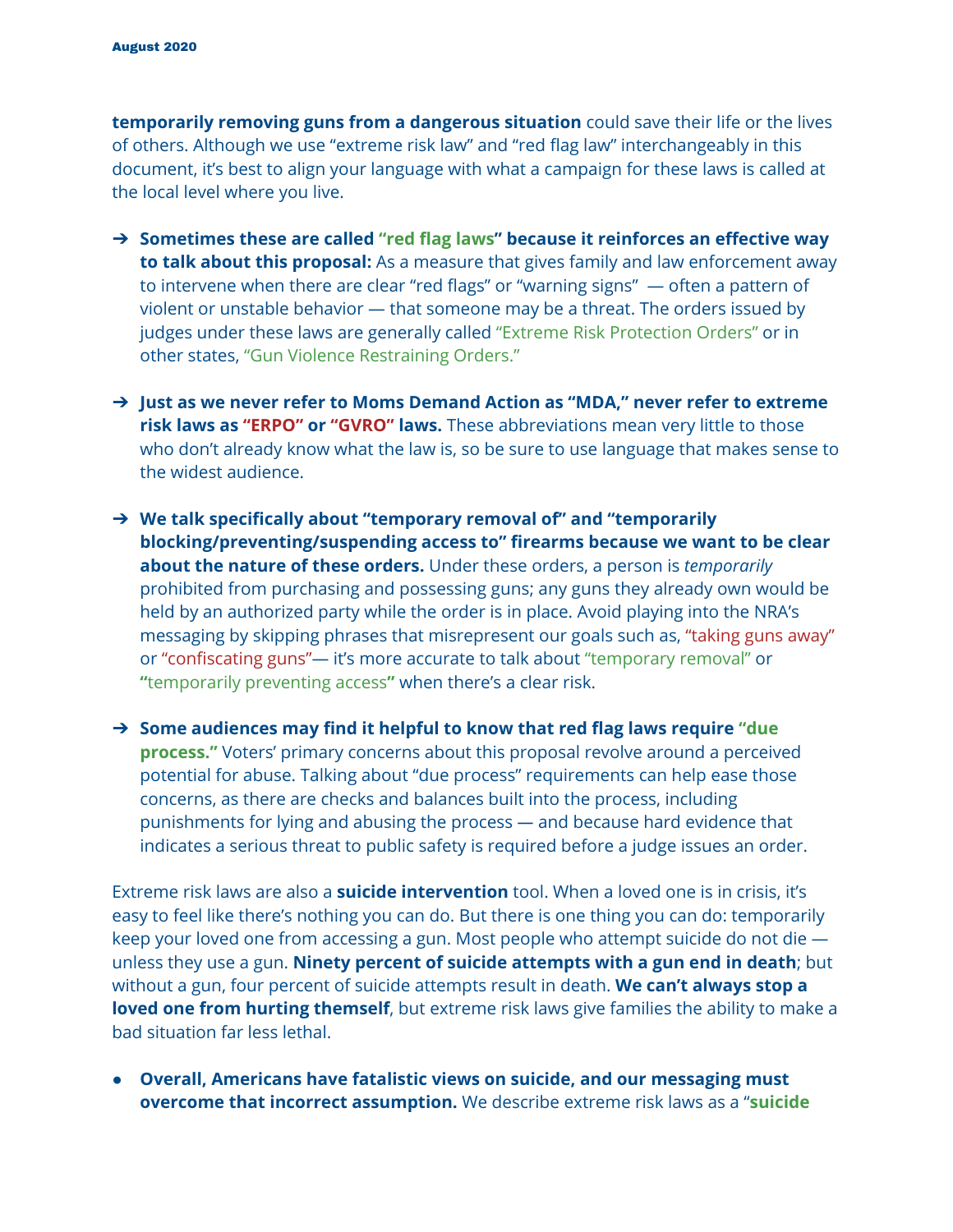**intervention**" tool, rather than **"suicide prevention"** because it emphasizes the quick action that can be taken to save a life. We also lead with a statistic that can chip away at those fatalistic views. As we talk about suicide intervention, it's important to emphasize that the presence of a gun really can mean life or death in moments of crisis. Finally, we acknowledge what's true: this law will not stop every gun suicide, but it can prevent many. By speaking honestly about the data, we can win over skeptics.

We support **requiring background checks on all gun sales,** and so do the vast majority of Americans, including a majority of gun owners and NRA members. Background checks are the foundation of any effective gun violence prevention strategy.

● **We avoid the term "universal background checks," simply because it isn't as clear. We use the term " background checks on all gun sales."** As it stands now, federal law doesn't require a background check on gun sales by unlicensed sellers\* and neither do most states. That means that people who shouldn't have guns can easily get one simply by buying it from an unlicensed seller - including strangers met online or at gun shows\*\* - with no background check and no questions asked.

\*We prefer "unlicensed sellers" over the term "private sellers." We avoid "private sellers" because framing it as a privacy issue avoids the more important point - closing this loophole is a vital public safety issue.

\*\*You may have heard of the "gun show loophole," but we try to speak in broader terms when we can. The unfortunate fact is that the problem is just bigger than that now, because the internet has become one big gun show. We talk about "requiring background checks on all gun sales" because that terminology is more all-encompassing.

*●* **We all want to keep our families safe.** That's why we fight for policies that are proven to reduce gun violence, protect children, and make our communities safer. No one law can stop all tragedies, but there are basic steps we can take that can make a difference. We take care not to over-promise what any one law can accomplish, lest we lose credibility with listeners.

We work to stop **permitless carry,** which allows people to carry **hidden, loaded guns in public places, without a permit or safety training,** and is a gun lobby priority in almost every state.

● **The gun lobby calls this "constitutional carry" — we call it "permitless carry."** The NRA's term for permitless carry is misleading and inaccurate. That's why we more accurately say "permitless carry," because that's what this is — dismantling states' permitting systems to let people without a permit or any training carry hidden, loaded guns in public places.

**We know there are places where people should never be allowed to carry guns — like places that serve alcohol, or places where children play and learn.** We believe that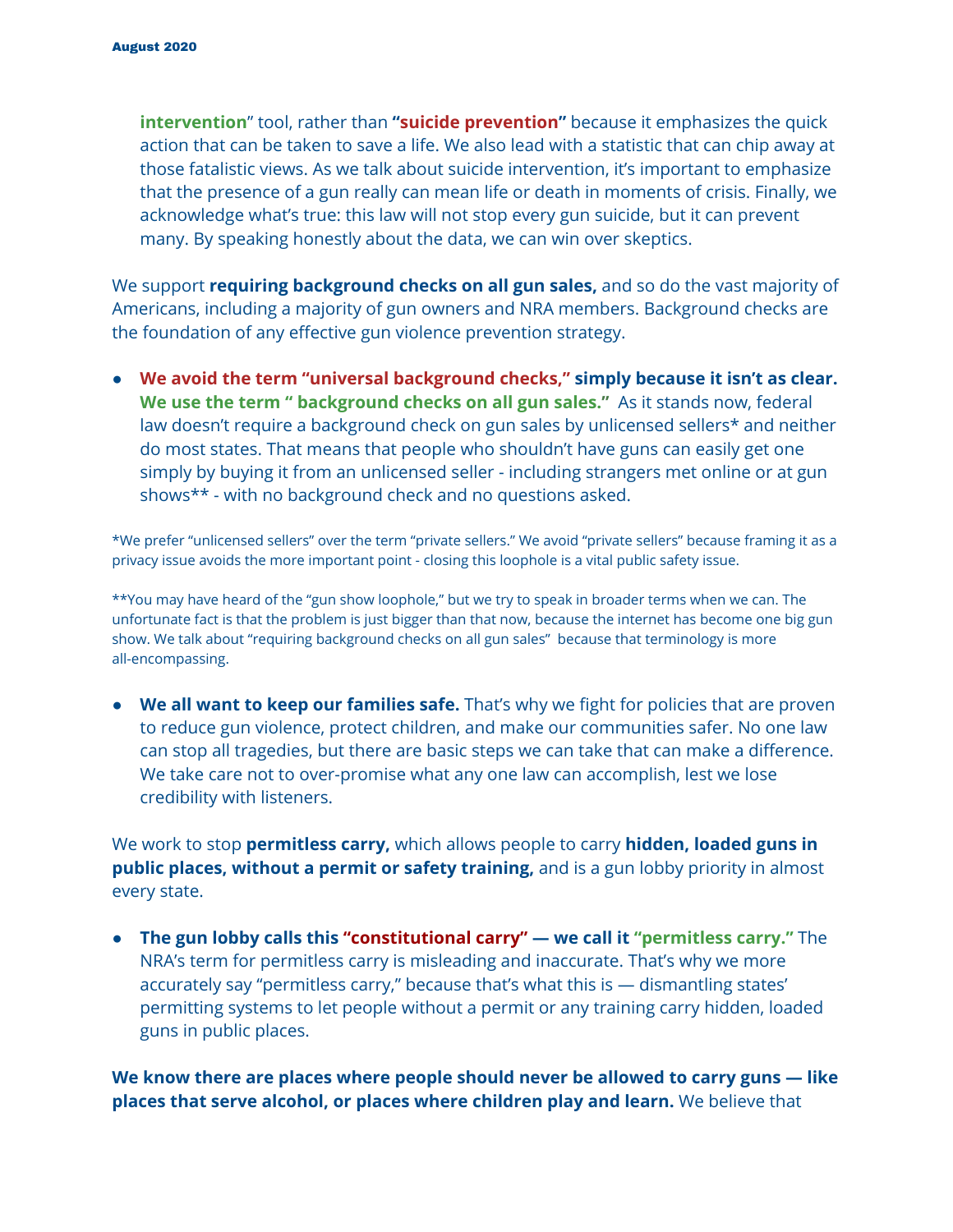carrying concealed handguns in public should require a permit and safety training. We all want to keep our families safe — that's why we listen to the law enforcement, community partners and families in our communities who oppose allowing loaded guns in places where they pose a heightened risk to safety, like schools. The fact is that teachers or professors do not turn into highly trained law enforcement officers in an emergency, and introducing guns into schools increases risks to students – particularly Black students. We also oppose allowing loaded guns in bars or places where alcohol is served. Common sense tells us that guns and alcohol don't mix, and the research tells us that drinking alcohol leads to higher levels of aggression. We work with business owners in our communities to keep guns out of these areas.

● **These are not "gun-free zones."** The gun lobby claims that people in areas where guns are prohibited are "sitting ducks" in so-called "gun-free zones," but that isn't true. In fact, research shows the exact opposite: when more people are allowed to carry guns in public, violent crime rates rise, and most mass shootings take place in private places, like homes. We all want to keep our families safe, and that's why we listen to law enforcement officers — armed and trained for emergencies — who overwhelmingly agree that armed citizens in places like schools would make their jobs harder.

We fight tooth and nail against **guns on campus** and guns in schools legislation and know that every time there's gunfire on school grounds, it traumatizes that community.

- **We avoid calling it "campus carry."** That's a term created by the NRA to make guns on campus sound less scary and if we use it, we're playing into how they want this branded. "Guns on campus" is much more accurate because it gets at what this actually is — forcing colleges to allow guns on campuses where they don't belong.
- **Broadly, we track "gunfire on school grounds" rather than "school shootings."** Every time a gun goes off on school grounds, it's traumatic for that community. But we want to avoid conflating the trauma of a shooting that wounds or kills staff or students with the trauma of a gun going off when thankfully no one is wounded or killed. For that reason, we track every incident of gunfire on school grounds, but we do not refer to all incidents of gunfire on school grounds as "school shooting."

## A CULTURE OF GUN SAFETY

We are committed to promoting a culture of **secure firearm storage.** When a child shoots someone, that's #NotAnAccident, it's an **unintentional shooting** and a **preventable tragedy**.

● **We don't refer to shootings by children as "accidental shootings;" we talk about unintentional shootings by children** because we know that when a child has access to a gun, that didn't just happen - it often happened because an adult gun owner didn't